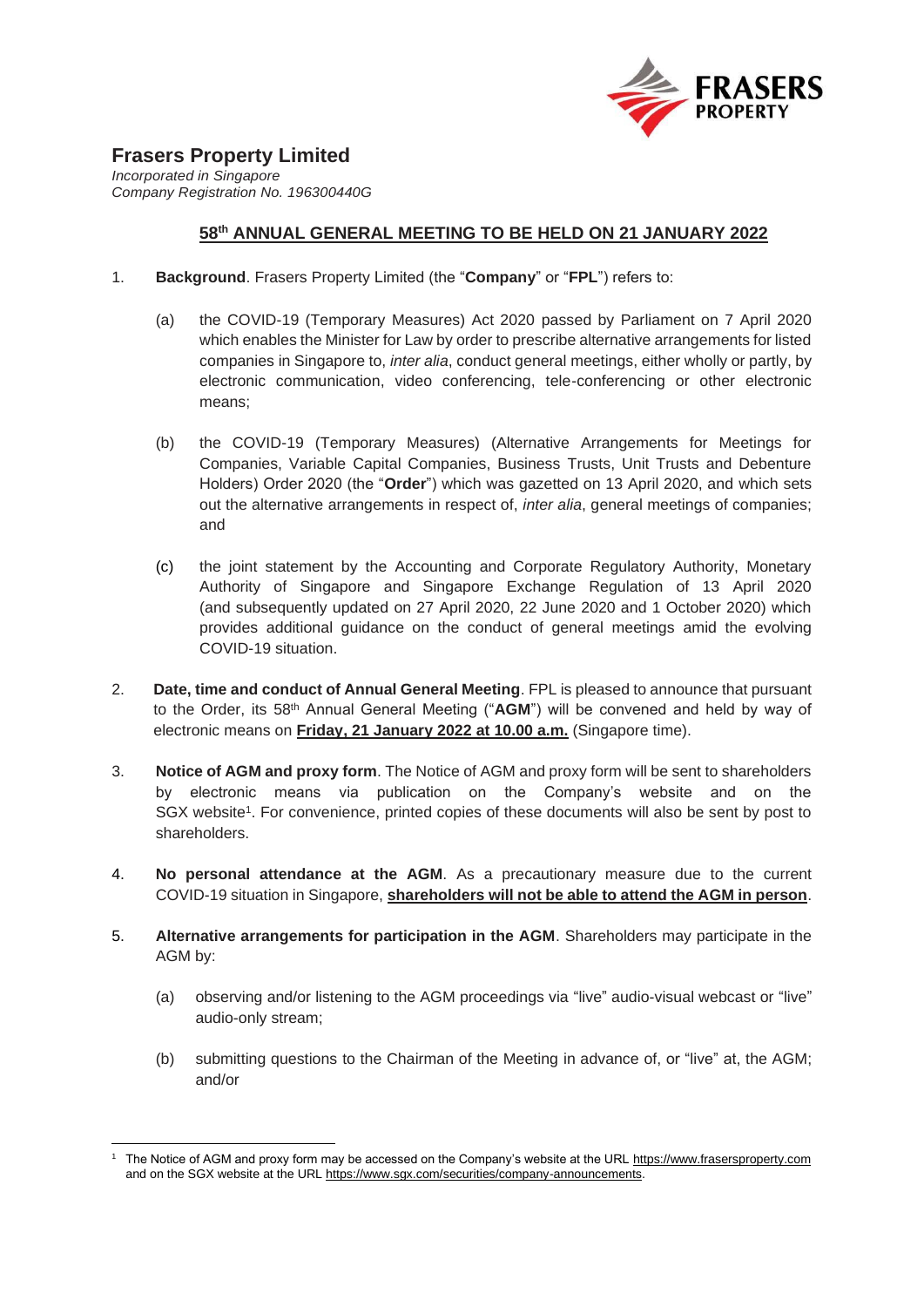(c) appointing the Chairman of the Meeting as proxy to attend, speak and vote on their behalf at the AGM.

Details of the steps for pre-registration, submission of questions and voting at the AGM by shareholders, including CPF and SRS investors, are set out in the **Appendix** to this announcement. In particular, CPF and SRS investors who wish to appoint the Chairman of the Meeting as proxy should approach their respective CPF Agent Banks or SRS Operators to submit their votes by **5.00 p.m. on 11 January 2022**. There will be no "live" voting at the AGM.

- 6. **Persons who hold shares through relevant intermediaries**. Persons who hold FPL shares through relevant intermediaries (as defined in section 181 of the Companies Act, Chapter 50), other than CPF and SRS investors, and who wish to participate in the AGM by:
	- (a) observing and/or listening to the AGM proceedings via "live" audio-visual webcast or "live" audio-only stream;
	- (b) submitting questions to the Chairman of the Meeting in advance of, or "live" at, the AGM; and/or
	- (c) appointing the Chairman of the Meeting as proxy to attend, speak and vote on their behalf at the AGM,

should contact the relevant intermediary through which they hold such shares as soon as possible in order for the necessary arrangements to be made for their participation in the AGM.

- 7. **2021 Annual Report and Letter to Shareholders**. The 2021 Annual Report and the Letter to Shareholders dated 23 December 2021 (in relation to the proposed renewal of the mandate for interested person transactions and the proposed renewal of the share purchase mandate) have been published and may be accessed at the Company's website as follows:
	- (a) the 2021 Annual Report may be accessed at the URL [https://investor.frasersproperty.com/newsroom/FPL\\_Annual\\_Report\\_2021.pdf;](https://investor.frasersproperty.com/newsroom/FPL_Annual_Report_2021.pdf) and
	- (b) the Letter to Shareholders dated 23 December 2021 may be accessed at the URL [https://investor.frasersproperty.com/newsroom/FPL-Letter-to-Shareholders-2021.pdf.](https://investor.frasersproperty.com/newsroom/FPL-Letter-to-Shareholders-2021.pdf)

The above documents may also be accessed on the SGX website at the URL [https://www.sgx.com/securities/company-announcements.](https://www.sgx.com/securities/company-announcements) Shareholders may request for printed copies of these documents by completing and submitting the Request Form accompanying the printed copies of the Notice of AGM and the proxy form sent by post to shareholders.

8. **Record date and payment date for final dividend**. Subject to the approval of shareholders for the final tax exempt dividend at the AGM, the Transfer Books and Register of Members of the Company will be closed from 5.00 p.m. on Thursday, 27 January 2022 up to (and including) Monday, 31 January 2022 for the preparation of dividend warrants. Duly completed registrable transfers of ordinary shares of the Company received by the Company's Share Registrar, Tricor Barbinder Share Registration Services (A division of Tricor Singapore Pte. Ltd.), at 80 Robinson Road #11-02, Singapore 068898 up to 5.00 p.m. on Thursday, 27 January 2022 will be registered to determine shareholders' entitlements to the proposed final dividend. Shareholders whose Securities Accounts with The Central Depository (Pte) Limited are credited with ordinary shares of the Company as at 5.00 p.m. on Thursday, 27 January 2022 will be entitled to the proposed final dividend. Payment of the final dividend, if approved by shareholders at the AGM, will be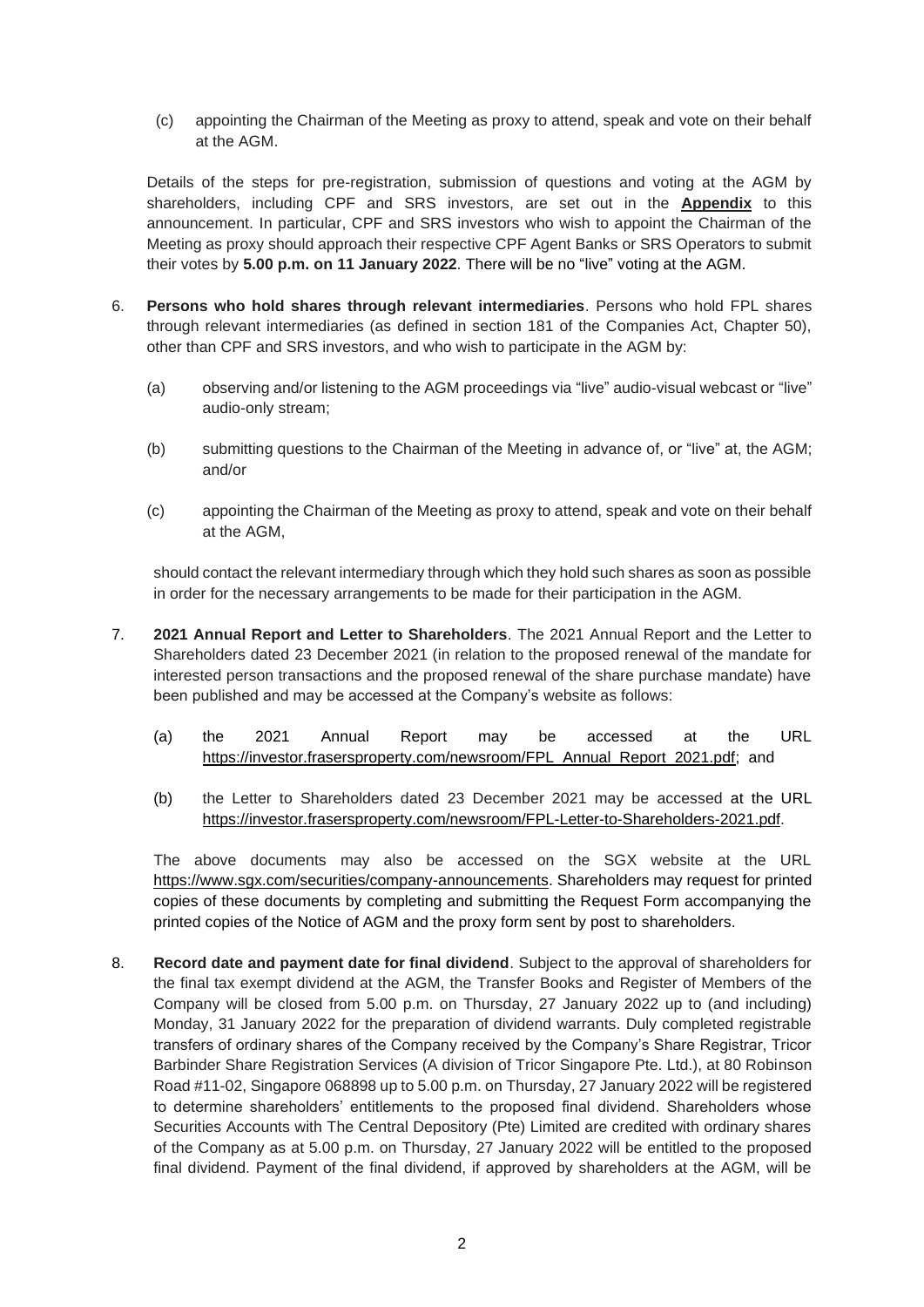made on Monday, 14 February 2022.

9. **Key dates/deadlines**. In summary, the key dates/deadlines which shareholders should take note of are set out in the table below:

| <b>Key dates</b>                                                    | <b>Actions</b>                                                                                                                                                                                                                                                                                                                                                                                                                              |  |  |
|---------------------------------------------------------------------|---------------------------------------------------------------------------------------------------------------------------------------------------------------------------------------------------------------------------------------------------------------------------------------------------------------------------------------------------------------------------------------------------------------------------------------------|--|--|
| 23 December 2021<br>(Thursday)                                      | Shareholders, including CPF and SRS investors, may begin to<br>pre-register at the pre-registration website which is accessible<br>from the URL https://www.frasersproperty.com for "live"<br>audio-visual webcast or "live" audio-only stream of the AGM<br>proceedings.                                                                                                                                                                   |  |  |
| 5.00 p.m. on<br>11 January 2022<br>(Tuesday)                        | Deadline for CPF and SRS investors who wish to appoint the<br>Chairman of the Meeting as proxy to approach their respective<br>CPF Agent Banks or SRS Operators to submit their votes.                                                                                                                                                                                                                                                      |  |  |
| 10.00 $a.m.$ on<br>12 January 2022<br>(Wednesday)                   | Deadline for shareholders to submit questions in advance of the<br>AGM.                                                                                                                                                                                                                                                                                                                                                                     |  |  |
|                                                                     | Responses to substantial and relevant questions related to the<br>resolutions to be tabled for approval at the AGM received from<br>shareholders as of 10.00 a.m. on 12 January 2022 will be<br>published on the Company's website and on SGXNet on<br>(or about) 14 January 2022, and, in any event, no later than<br>72 hours prior to the deadline for the submission of instruments<br>appointing the Chairman of the Meeting as proxy. |  |  |
| 10.00 a.m. on<br>18 January 2022<br>(Tuesday)                       | Deadline for shareholders to:<br>• pre-register for "live" audio-visual webcast or<br>"live"<br>audio-only stream of the AGM proceedings; and<br>• submit instruments appointing the Chairman of the Meeting<br>as proxy.                                                                                                                                                                                                                   |  |  |
| 10.00 $a.m.$ on<br><b>20 January 2022</b><br>(Thursday)             | Authenticated shareholders who have pre-registered via the<br>pre-registration website will receive a confirmation email via the<br>email address provided on pre-registration.                                                                                                                                                                                                                                                             |  |  |
|                                                                     | Shareholders who do not receive the confirmation email by<br>10.00 a.m. on 20 January 2022, but have registered by<br>18<br>January<br>2022<br>deadline,<br>should<br>email<br>the<br>support@conveneagm.com, or call the Singapore toll-free<br>telephone number +65 6856 7330.                                                                                                                                                            |  |  |
| Date and time of AGM -<br>10.00 a.m. on<br>21 January 2022 (Friday) | Use the login credentials created during pre-registration to<br>access the "live" audio-visual webcast or "live" audio-only<br>stream of the AGM proceedings.                                                                                                                                                                                                                                                                               |  |  |
| 5.00 p.m. on                                                        | Record date for determining entitlements to final dividend,<br>subject to shareholders' approval at the AGM.                                                                                                                                                                                                                                                                                                                                |  |  |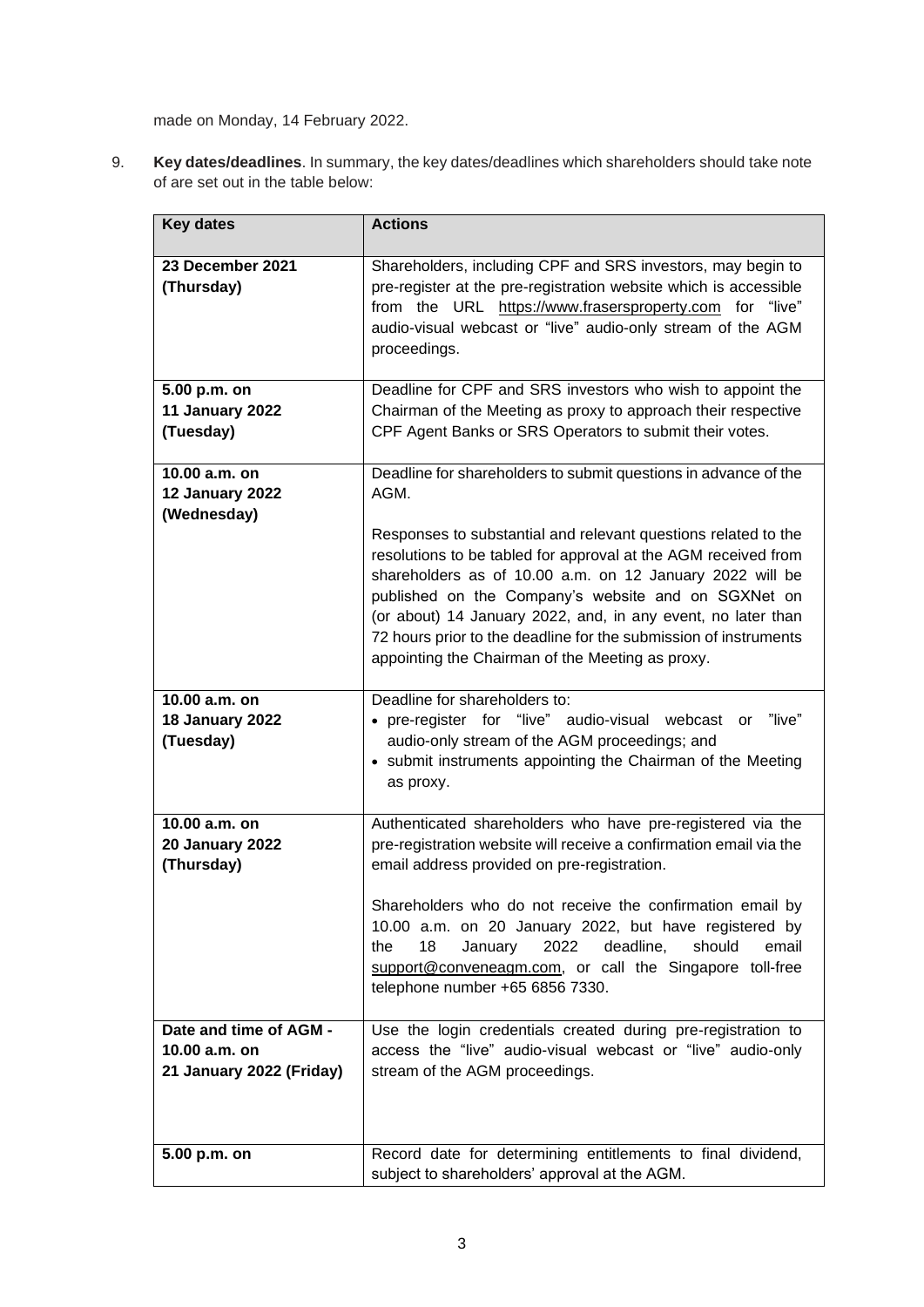| <b>27 January 2022</b><br>(Thursday) |                                                           |
|--------------------------------------|-----------------------------------------------------------|
| 14 February 2022                     | Payment date for final dividend, subject to shareholders' |
| (Monday)                             | approval at the AGM.                                      |

- 10. **Further information**. For more information on the AGM, shareholders can contact the Company at [ir@frasersproperty.com](mailto:ir@frasersproperty.com) or the Company's Share Registrar at [sg.is.FPLproxy@sgtricorglobal.com.](mailto:sg.is.FPLproxy@sgtricorglobal.com)
- 11. **Important reminder**. **Due to the constantly evolving COVID-19 situation in Singapore, the Company may be required to change the arrangements for the AGM at short notice. Shareholders should check the Company's website at the URL [https://www.frasersproperty.com](https://www.frasersproperty.com/) or the SGX website at the URL <https://www.sgx.com/securities/company-announcements> for the latest updates on the status of the AGM.**

FPL would like to thank all shareholders for their patience and co-operation in enabling the AGM to be held with the optimum safe management measures amid the current COVID-19 pandemic.

### **By Order of the Board**

Catherine Yeo Company Secretary

23 December 2021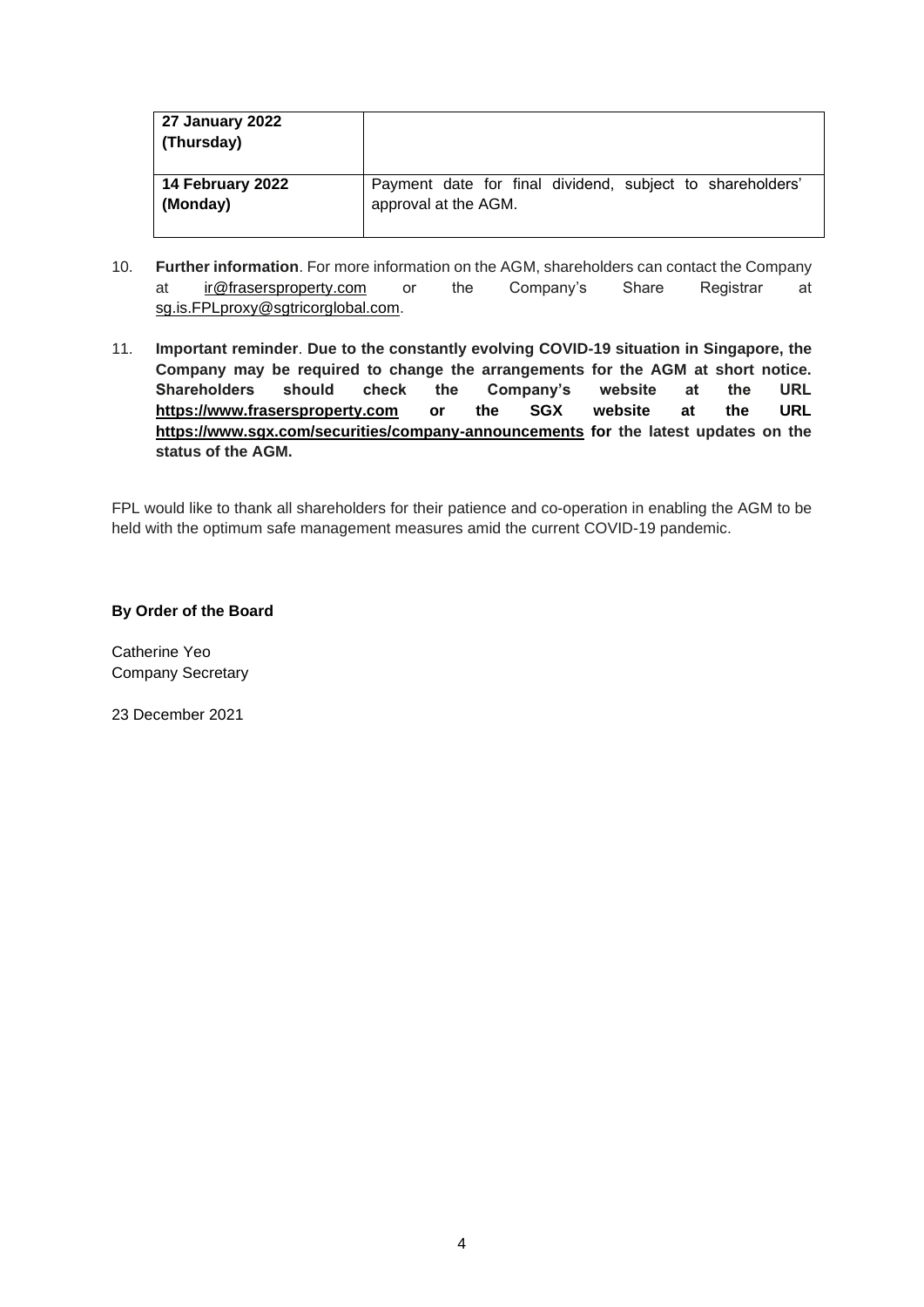### **APPENDIX**

#### **Steps for pre-registration, submission of questions and voting at the AGM**

Shareholders will be able to observe and/or listen to the AGM proceedings through a "live" audio-visual webcast or "live" audio-only stream via their mobile phones, tablets or computers, submit questions in advance of, or "live" at, the AGM and vote by appointing the Chairman of the Meeting as proxy to attend, speak and vote on their behalf at the AGM.

To do so, they will need to complete the following steps:

| No. | <b>Steps</b>                                           | <b>Details</b>                                                                                                                                                                                                                                                                                                                                                                                                                  |  |  |  |
|-----|--------------------------------------------------------|---------------------------------------------------------------------------------------------------------------------------------------------------------------------------------------------------------------------------------------------------------------------------------------------------------------------------------------------------------------------------------------------------------------------------------|--|--|--|
| 1.  | Pre-registration                                       | Shareholders, including CPF and SRS investors, can<br>pre-register for access to the "live" audio-visual webcast or "live"<br>the<br><b>AGM</b><br>audio-only<br>stream<br>оf<br>proceedings<br>the<br>at<br>pre-registration website which is accessible from the URL<br>https://www.frasersproperty.com from 23 December 2021 up to<br>10.00 a.m. on 18 January 2022 to enable FPL to verify their status<br>as shareholders. |  |  |  |
|     |                                                        | Following the verification, authenticated shareholders who have<br>pre-registered via the pre-registration website will receive a<br>confirmation email by 10.00 a.m. on 20 January 2022.                                                                                                                                                                                                                                       |  |  |  |
|     |                                                        | Shareholders who do not receive the confirmation email<br>by<br>on 20 January 2022, but have registered<br>10.00<br>a.m.<br>by<br>18<br>the<br>2022<br>deadline,<br>should<br>January<br>email<br>support@conveneagm.com, or call the Singapore toll-free telephone<br>number +65 6856 7330.                                                                                                                                    |  |  |  |
|     |                                                        | The login credentials created during pre-registration can then be used<br>to access the "live" audio-visual webcast or "live" audio-only stream of<br>the AGM proceedings.                                                                                                                                                                                                                                                      |  |  |  |
| 2.  | <b>Submission of</b><br>questions in<br>advance of, or | Shareholders, including CPF and SRS investors, can submit<br>questions in advance of, or "live" at, the AGM.                                                                                                                                                                                                                                                                                                                    |  |  |  |
|     | "live" at, the AGM                                     | Submission of substantial and relevant questions in advance of<br>the AGM. Shareholders, including CPF and SRS investors, can submit<br>substantial and relevant questions related to the resolutions to be<br>tabled for approval at the AGM to the Chairman of the Meeting,<br>in advance of the AGM, in the following manner:                                                                                                |  |  |  |
|     |                                                        | pre-registration<br>website.<br>Shareholders<br>who<br>$(a)$ Via<br>pre-register to observe and/or listen to the AGM proceedings may<br>submit<br>questions<br>their<br>via<br>the<br>pre-registration website which is accessible from the URL<br>https://www.frasersproperty.com.                                                                                                                                             |  |  |  |
|     |                                                        | Via email. Shareholders may submit their questions via email to<br>(b)<br>ir@frasersproperty.com.                                                                                                                                                                                                                                                                                                                               |  |  |  |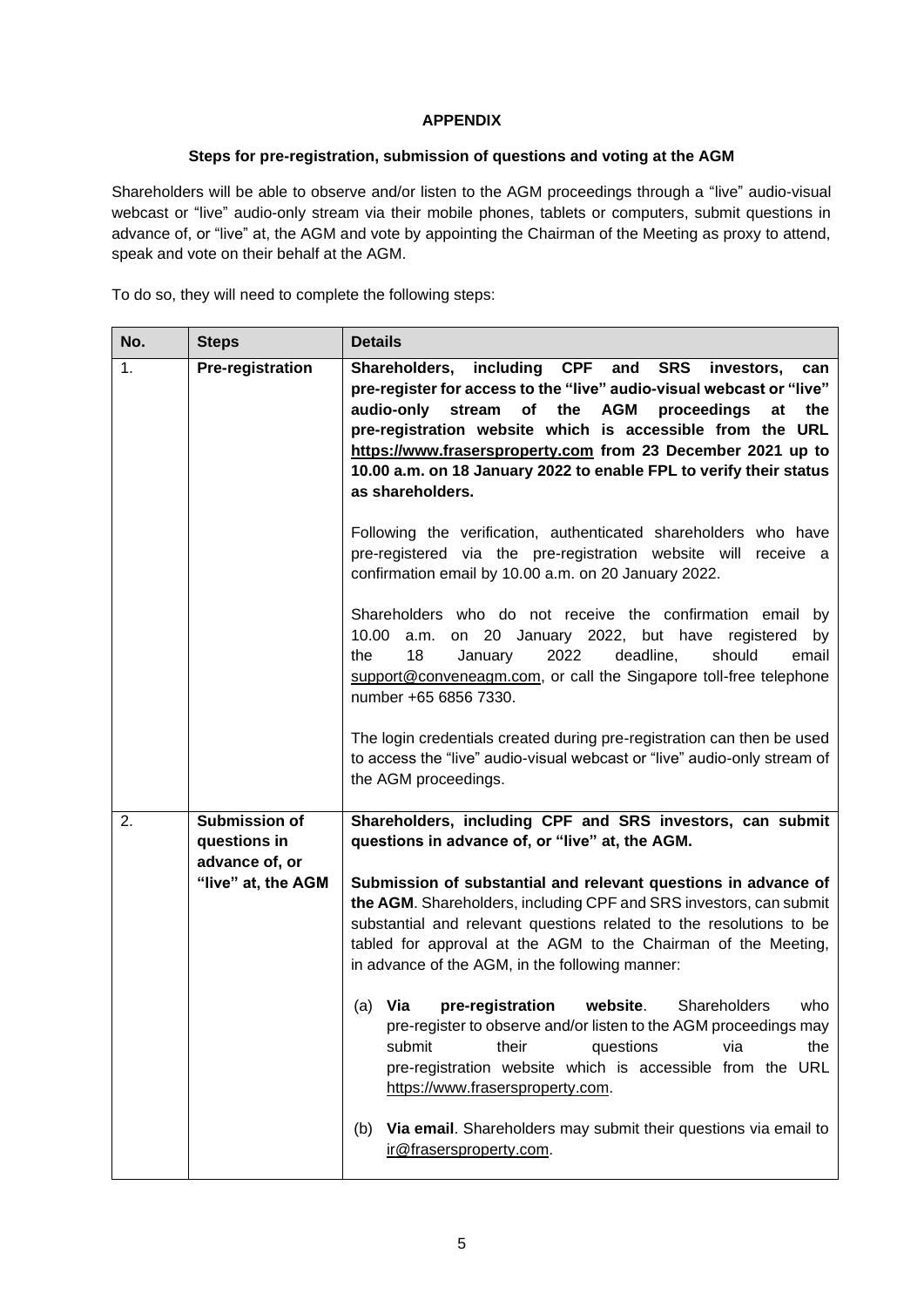| By post. Shareholders may submit their questions by post to the<br>(c)<br>Company's Share Registrar, Tricor Barbinder Share Registration<br>Services (A division of Tricor Singapore Pte. Ltd.), at 80 Robinson<br>Road #11-02, Singapore 068898.                                                                                                                                                                                                                                                                                                                                                                                                                                                                                                                                                                                         |
|-------------------------------------------------------------------------------------------------------------------------------------------------------------------------------------------------------------------------------------------------------------------------------------------------------------------------------------------------------------------------------------------------------------------------------------------------------------------------------------------------------------------------------------------------------------------------------------------------------------------------------------------------------------------------------------------------------------------------------------------------------------------------------------------------------------------------------------------|
| Shareholders who submit questions via email or by post must provide<br>the Company with the following details:<br>the shareholder's full name;<br>the shareholder's address; and<br>the manner in which the shareholder holds shares in FPL<br>(e.g., via CDP, CPF, SRS and/or scrip).                                                                                                                                                                                                                                                                                                                                                                                                                                                                                                                                                    |
| Deadline for submission of questions in advance of the AGM. All<br>questions submitted in advance of the AGM via any of the above<br>channels must be received by the Company by 10.00 a.m. on<br>12 January 2022, in order for the Company to publish its responses to<br>such questions on (or about) 14 January 2022, and, in any event, no<br>later than 72 hours prior to the deadline for the submission of<br>instruments appointing the Chairman of the Meeting as proxy. This is<br>so that shareholders can have ample time and opportunity to consider<br>the Company's responses before the deadline for the submission of<br>proxy instruments, which is 10.00 a.m. on 18 January 2022. Questions<br>which are submitted after 10.00 a.m. on 12 January 2022 will be<br>consolidated and addressed "live" at the AGM itself. |
| Shareholders who have substantial and relevant questions related to<br>the resolutions to be tabled for approval at the AGM are encouraged<br>to submit their questions in advance of the AGM via the<br>pre-registration website and/or via email by the stipulated deadline.                                                                                                                                                                                                                                                                                                                                                                                                                                                                                                                                                            |
| Pre-register to ask substantial and relevant questions "live" at the<br>AGM. Shareholders, including CPF and SRS investors, can also ask<br>the Chairman of the Meeting substantial and relevant questions related<br>to the resolutions to be tabled for approval at the AGM, "live" at the<br>AGM, by typing in and submitting their questions via the online platform<br>hosting the audio-visual webcast and audio-only stream.                                                                                                                                                                                                                                                                                                                                                                                                       |
| Shareholders, including CPF and SRS investors, who wish to ask<br>questions "live" at the AGM<br>must first pre-register at the<br>accessible from the<br>pre-registration website<br>which<br>is<br>URL<br>https://www.frasersproperty.com.                                                                                                                                                                                                                                                                                                                                                                                                                                                                                                                                                                                              |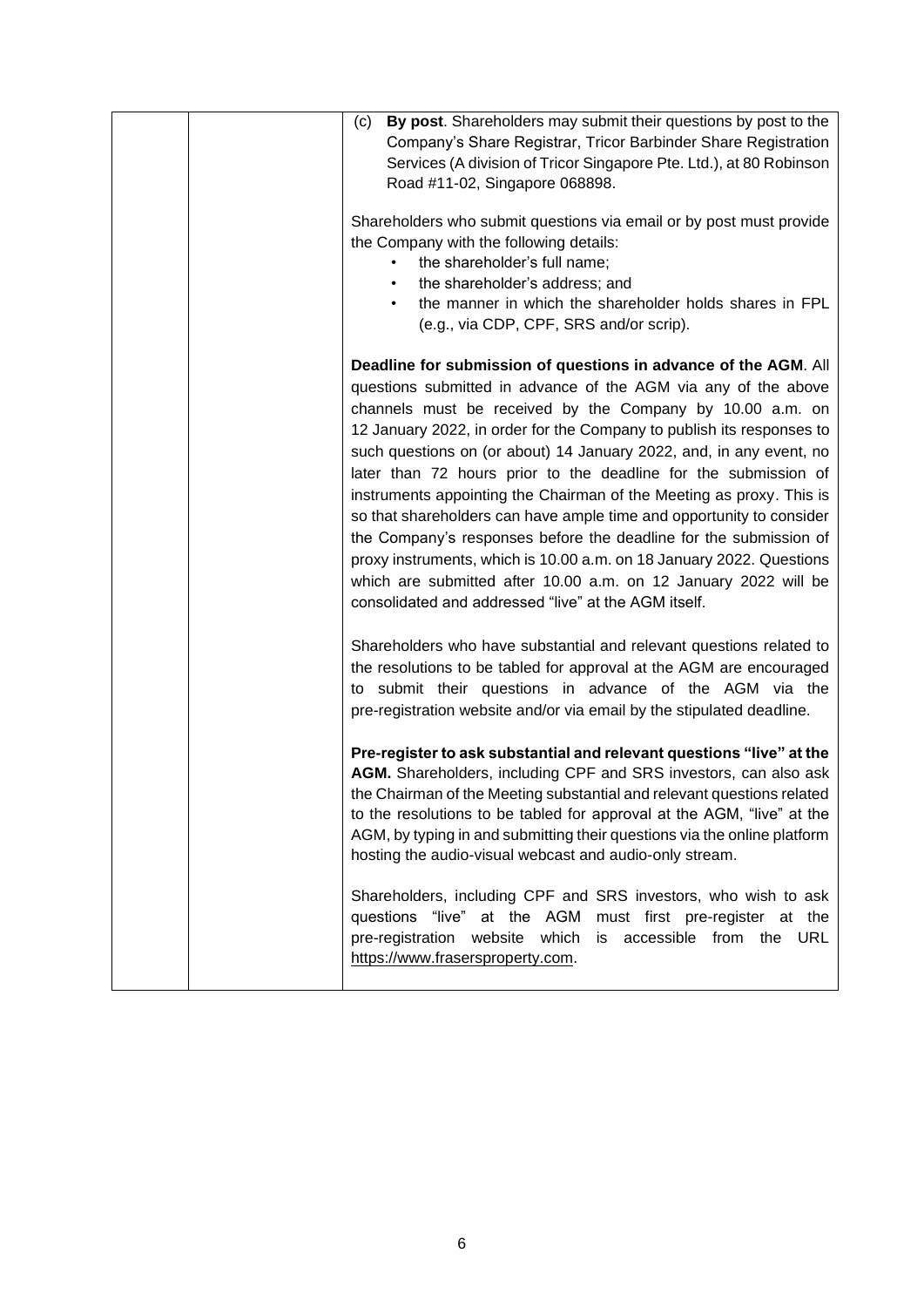|    |                                                                                                            | Addressing questions. The Company will address substantial and<br>relevant questions related to the resolutions to be tabled for approval<br>at the AGM which are submitted in advance of the AGM by<br>10.00 a.m. on 12 January 2022, by publishing its responses to such<br>questions on the Company's corporate website at the URL<br>https://www.frasersproperty.com and on SGXNet on (or about)<br>14 January 2022, and, in any event, no later than 72 hours prior to the<br>deadline for the submission of instruments appointing the Chairman of<br>the Meeting as proxy. During the AGM itself, the Company will<br>endeavour to address as many substantial and relevant questions<br>related to the resolutions to be tabled for approval at the AGM which<br>are submitted after 10.00 a.m. on 12 January 2022 and have not<br>already been addressed prior to the AGM, as well as those received<br>"live" at the AGM itself, as it can. Where substantially similar questions<br>are received, the Company will consolidate such questions and<br>consequently not all questions may be individually addressed.<br>Minutes of AGM. The Company will publish the minutes of the AGM |  |  |
|----|------------------------------------------------------------------------------------------------------------|--------------------------------------------------------------------------------------------------------------------------------------------------------------------------------------------------------------------------------------------------------------------------------------------------------------------------------------------------------------------------------------------------------------------------------------------------------------------------------------------------------------------------------------------------------------------------------------------------------------------------------------------------------------------------------------------------------------------------------------------------------------------------------------------------------------------------------------------------------------------------------------------------------------------------------------------------------------------------------------------------------------------------------------------------------------------------------------------------------------------------------------------------------------------------------------------------|--|--|
|    |                                                                                                            | on the Company's website and on SGXNet, and the minutes will<br>include the responses to substantial and relevant questions from<br>shareholders which are addressed during the AGM.                                                                                                                                                                                                                                                                                                                                                                                                                                                                                                                                                                                                                                                                                                                                                                                                                                                                                                                                                                                                             |  |  |
| 3. | <b>Submit</b><br><b>instruments</b><br>appointing<br>Chairman of the<br><b>Meeting as proxy</b><br>to vote | Shareholders will not be able to vote at the AGM "live" during the<br>webcast or audio-stream. Shareholders (whether individual or<br>corporate) who pre-register to observe and/or listen to the AGM<br>proceedings and wish to vote on the resolutions to be tabled at<br>the AGM must appoint the Chairman of the Meeting as their proxy<br>to attend, speak and vote on their behalf at the AGM, in<br>accordance with the instructions on the instrument appointing a<br>proxy.                                                                                                                                                                                                                                                                                                                                                                                                                                                                                                                                                                                                                                                                                                             |  |  |
|    |                                                                                                            | Specific voting instructions to be given. Where shareholders<br>(whether individual or corporate) appoint the Chairman of the Meeting<br>as their proxy, they must give specific instructions as to voting, or<br>abstentions from voting, in respect of a resolution in the instrument<br>appointing a proxy, failing which the appointment of the Chairman of<br>the Meeting as proxy for that resolution will be treated as invalid.                                                                                                                                                                                                                                                                                                                                                                                                                                                                                                                                                                                                                                                                                                                                                          |  |  |
|    |                                                                                                            | Submission of instruments of proxy. The instrument appointing the<br>Chairman of the Meeting as proxy must be submitted in the following<br>manner:                                                                                                                                                                                                                                                                                                                                                                                                                                                                                                                                                                                                                                                                                                                                                                                                                                                                                                                                                                                                                                              |  |  |
|    |                                                                                                            | if submitted by post, be lodged with the Company's Share<br>(a)<br>Registrar, Tricor Barbinder Share Registration Services<br>(A division of Tricor Singapore Pte. Ltd.), at 80 Robinson Road<br>#11-02, Singapore 068898; or                                                                                                                                                                                                                                                                                                                                                                                                                                                                                                                                                                                                                                                                                                                                                                                                                                                                                                                                                                    |  |  |
|    |                                                                                                            | if submitted electronically, be submitted:<br>(b)<br>email<br>to the<br>Company's<br>Share<br>Registrar<br>(i) via<br>at<br>sg.is.FPLproxy@sgtricorglobal.com;                                                                                                                                                                                                                                                                                                                                                                                                                                                                                                                                                                                                                                                                                                                                                                                                                                                                                                                                                                                                                                   |  |  |